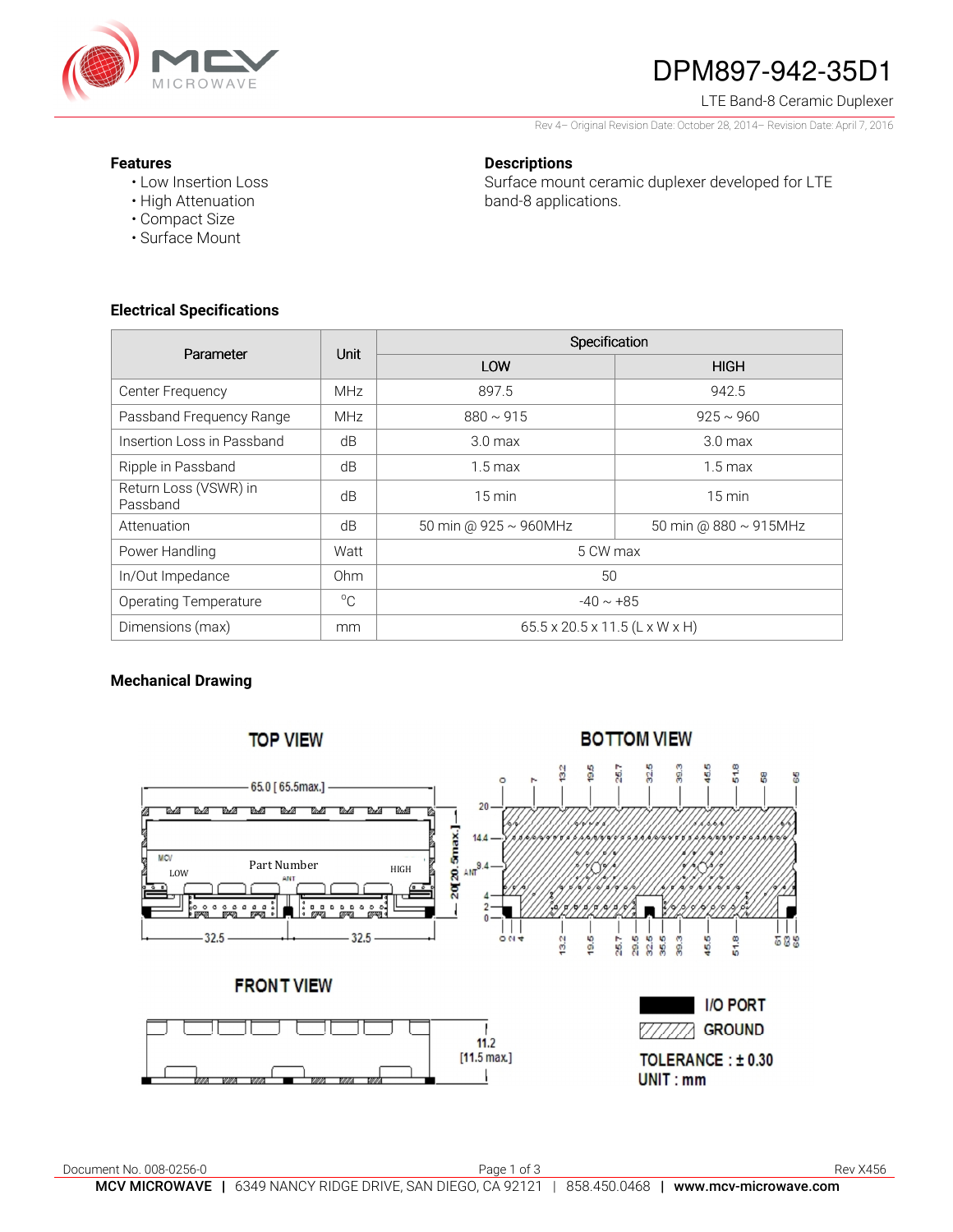

## DPM897-942-35D1

#### LTE Band-8 Ceramic Duplexer

Rev 4– Original Revision Date: October 28, 2014– Revision Date: April 7, 2016

### **Recommended PCB Layout**



## **Electrical Response**